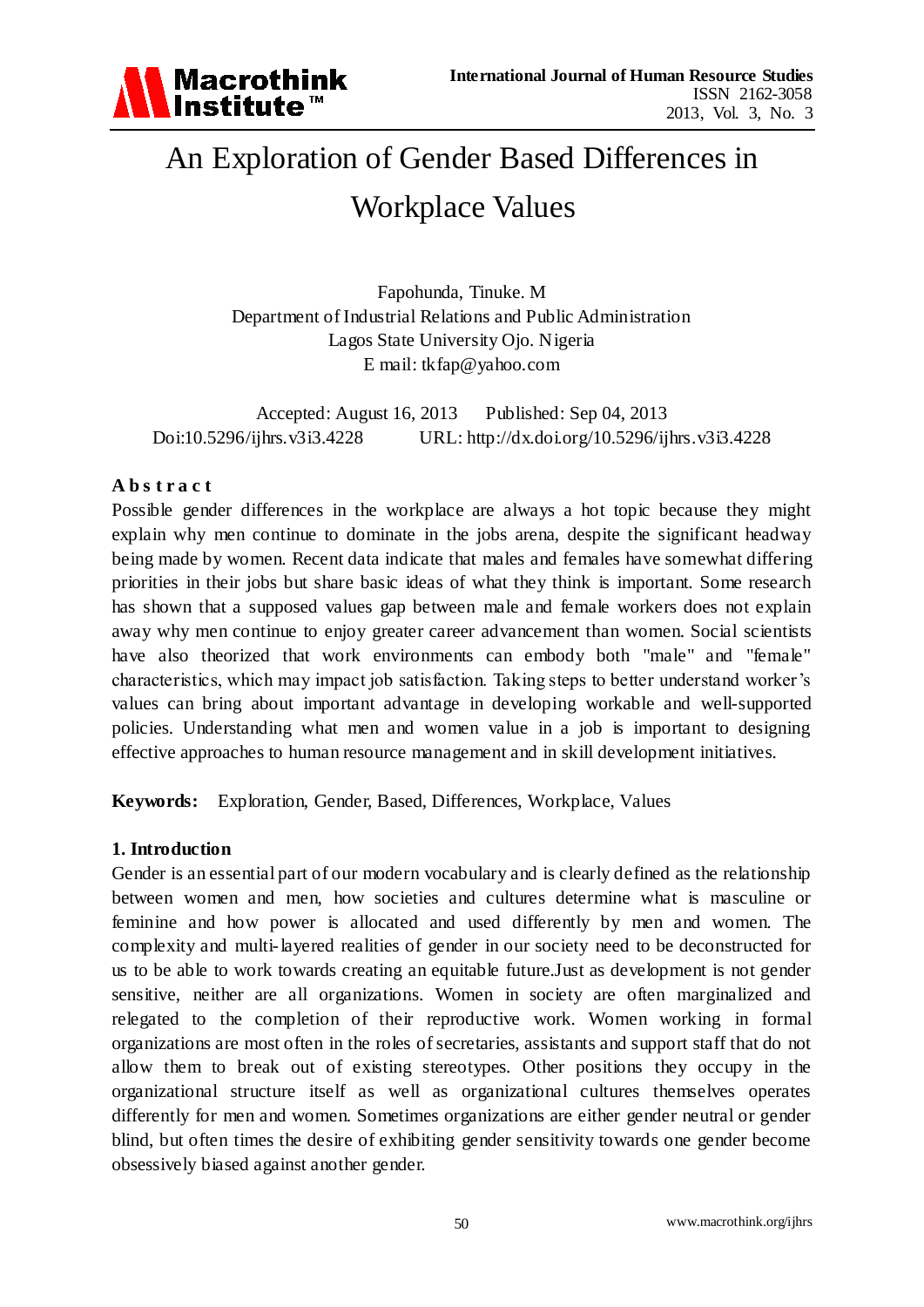

Values are beliefs, missions, or philosophies that are really meaningful to a person. Whether consciously aware of them or not, every individual has a number of values. Such values range from the commonplace, such as the belief in hard work, self-reliance and harmony of purpose. In situations of choice between 'tempting' or equally 'reasonable' options or alternatives and possibilities, values, among other factors, determine choices. The importance of values lies in the fact that they are central to the establishment of ongoing behaviour patterns. Values represent strongly held beliefs about how the world should be, how people should normally behave, and preferred conditions of life. Taking steps to better understand worker's values can bring about important advantage in developing workable and well-supported policies. Guth and Taguiri (2007) asserts that the values most important to workers have a profound influence on their decisions.

Attention to workplace values assists human resource managers to become more self-aware, make ethical decisions, prioritize tasks, and develop credibility. Management is in search of individuals who will lift organizations above mere performances and optimal achievement of goals to super performances and extra-ordinary profit. Workplace values serve as determinants for decision making, choice and action. People behave in accordance with their values and their choices are dictated by their value system. Values have implications for enterprise strategy and workplace values make a difference in terms of how information is evaluated, how decisions are made and what behaviours are exhibited. Workplace value systems influence the extent to which organizational pressures, goals as well as achievements are accepted or rejected. The relevance of workplace values as determinants and guidelines for decision and action is not in doubt because workers essentially act and look at the world through the glass of their values.

The central interest in this study is the implication of gender differences in workplace values. A study on gender-based workplace preferences, conducted by Lluminari, Inc., employing more than 1,000 workers found that both men and women tend to value the same things at work, but with different emphasis.

# **2. Objectives of the Study**

The study examines the notion that gender-based values influence workplace preferences. It evaluates the influence of gender on values of individuals in the workplace and the possible differences in how men and women experience the workplace values and preferences. It also investigates the relationship between gender and workplace values and examines whether women and men value the same things in a job and the extent to which female workers differ from male workers in terms of work values.

#### **3. Literature Review**

#### **3.1 Values**

Values are traits or qualities considered worthwhile; they represent highest priorities and deeply held driving

forces. As Bardi and Schwartz (2003) puts it values refer to the broad goals that apply across contexts and time although they can change in the long run. Values form the psychological core of the "self" and are standards from which beliefs, attitudes and, consequently,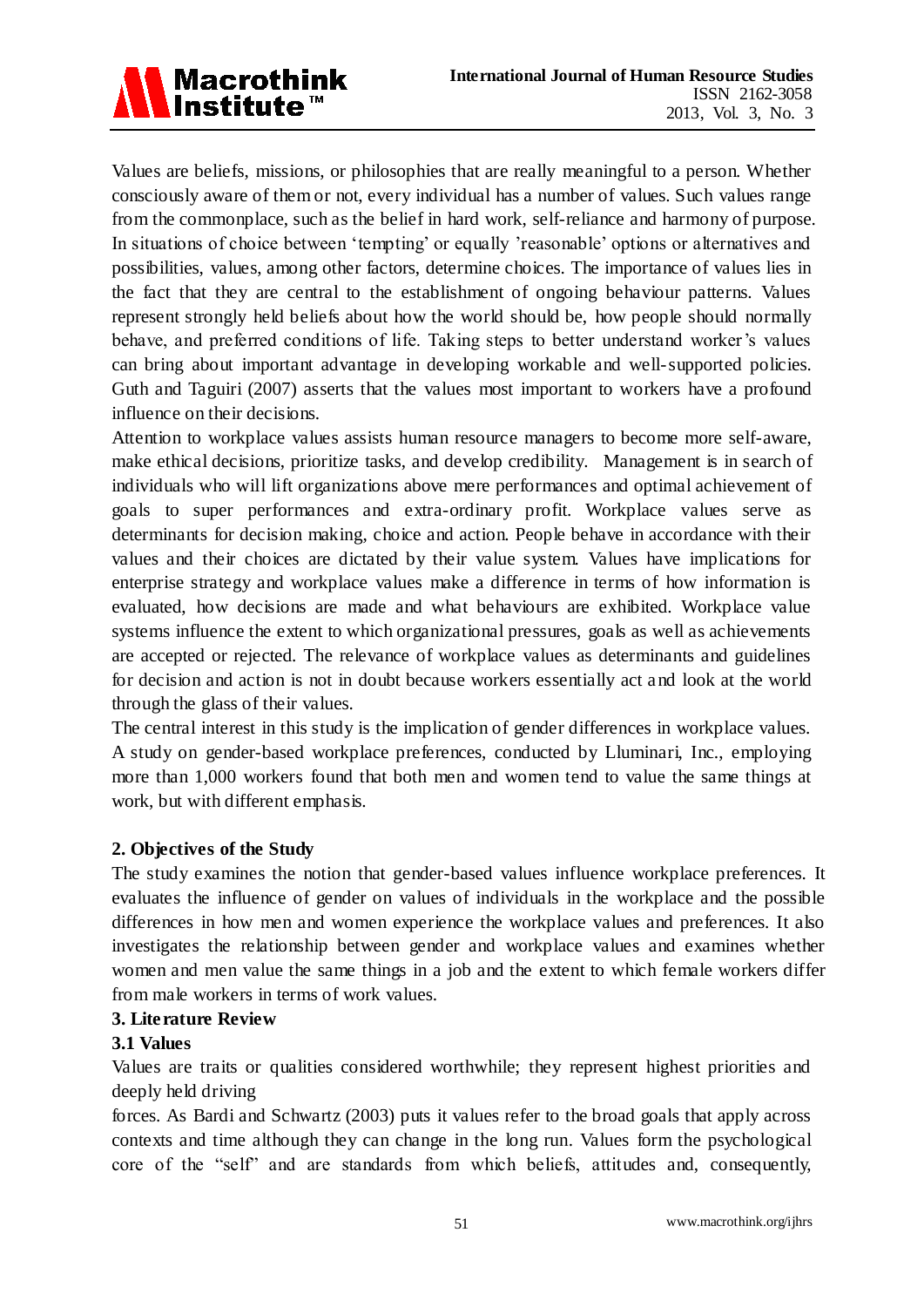

behaviours are shaped. Values include the constellation of likes, dislikes, viewpoints, inner inclinations, rational and irrational judgments, prejudices, and association patterns that determine a person's view of the world. The importance of a value system is that once internalized it becomes, consciously or subconsciously, a standard or criterion for guiding one's action.

Values are concepts or beliefs, about desirable end states or behaviours that transcend specific situations, guide selection or evaluation of behaviour and events, and are ordered by relative importance. A personal value system is viewed as a relatively permanent perceptual framework which shapes and influences the general nature of an individual's behaviour. Values are global beliefs about desirable end-states or modes of behaviour that underlie attitudinal processes and behaviour. They are beliefs upon which a person acts by preference. Values tend to be synonymous with emotional reactions, valuation (x is more valuable than y), goals, interests, needs, and outcomes. Thus, values are seen as inferable from behaviour, when the individual is aware of all available alternatives, can freely choose any particular one, and knows the probabilities of outcomes occurring.

Schwartz (2004) adds that values are desirable, trans-situational goals, varying in importance and serving as guiding principles in people's lives. The crucial aspect that distinguishes among values is the type of motivational goals they express. Schwartz derived 10 distinct motivational goals that are expressed as the following types of values: power, achievement, hedonism, stimulation, self direction, universalism, benevolence, tradition, conformity, and security.

Some values are incompatible, in the sense that actions undertaken in order to fulfil a certain value may conflict with the pursuit of other values. For example, behaviours engaged in the pursuit of stimulation values, which emphasize experiencing excitement, novelty, and challenge, are likely to impede the attainment of security values, which emphasize safety and stability. Competing values emanate in opposing directions while complementary values are in close proximity going around the circle.

Two explanations have been put forth as to why people behave according to their values. The first explanation

is that there is a need for consistency between one's beliefs (values) and action; the second is that value-consistent action is rewarding as it helps people attain satisfaction from this actio n. Rokeach (2008) observes that values are beliefs regarding preferable end-states of existence, which may serve to guide actions, attitudes, and judgements. Values justify attitudes and behaviour, as well as standards for morality. Values are also used as a means for comparison of selves with others and are specially used as criteria to judge and evaluate the actions of ourselves and others. Values are desirable trans-situational goals, varying in importance that serves as guiding principles in the life of a person or other social entity.

Schwartz (2004) affirms that values fulfil five criteria: (i) they are concepts or beliefs; (ii) they pertain to desirable end states or behaviours (iii) they transcend specific situations (iv) they guide selection or evaluation of behaviour and events and (v) they are ordered by relative importance.

Agle and Caldwell (2009) suggests that values are an integral and daily part of our lives. They determine, regulate, and modify relations between individuals, organizations,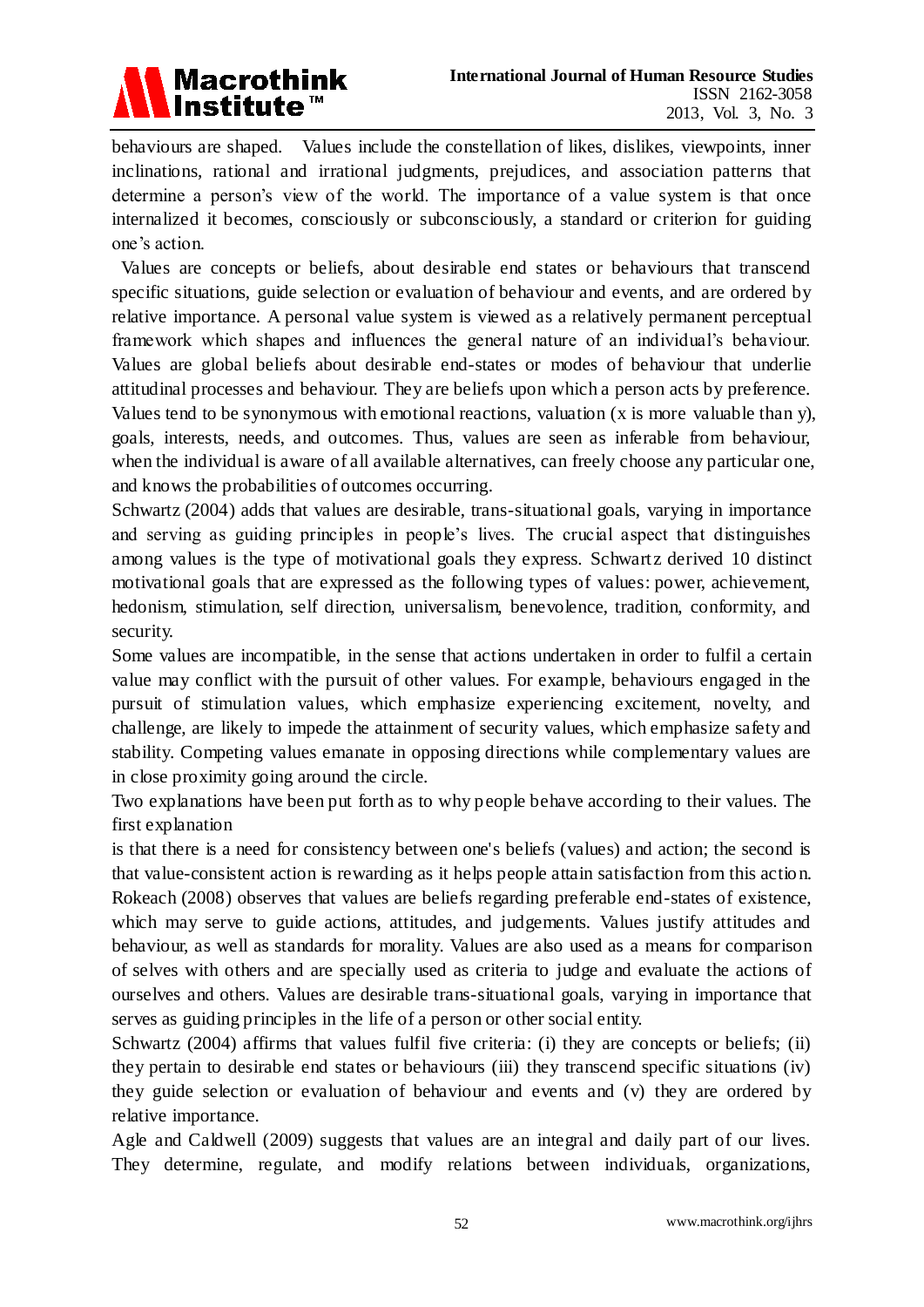

institutions, and societies'. Values are central to the establishment of ongoing behaviour patterns. Values are not simply philosophical views rather they are related to behavioural goals and behavioural expectations. The value system influences behaviour and once a value is internalized, it becomes either consciously or unconsciously, a standard for guiding actions and making choices. The value then determines behaviours or modes of conduct. Values are at the basis of choice, the choices that people make reflect their perception of what is right, just, or what is cherished at a particular time. This underscores why it is best that values are understood and behaviours are in line with one's values. Men and women share workplace values with differing priorities.

# **3.2 Gender and Workplace Values**

Moser (2010) affirms that gender is the difference between males and females within the same household and within and between socially and culturally construed changes over time. These differences are often in responsibilities, access to resources, contracts, opportunities, needs, perception and views. The issue of gender goes beyond possession of the subjective sense of male or female behaviours that are considered normal and appropriate for sex differentials.

Across all societies known to mankind, work has always occupied prime place in people's lives. However, the roles of female and males are usually defined in different cultures. Gender differences in the workplace typically stem from social factors, which influence the behaviors of males and females. Understanding what men and women value in a job is important to designing effective approaches to human resource management and in skill development initiatives.

*According to studies, such as (Hepworth (2002); Gareth and Jennifer (2003); Sousa-Poza and Sousa-Poza (2000) and Guth and Taguiri (2007) male workers regard pay, benefits, authority, status and power noticeably more than do female workers. Women place their greatest workplace values on relationships, respect, communication, fairness, equity, collaboration and work-family balance. Interestingly, men do not tend to be especially aware of the factors that women value and women tend to overestimate how much men value money, status and power.*

#### **3.3 Gender Workplace Traits**

Some social scientists theorize that work environments may embody either feminine or masculine attributes. Not surprisingly, experts may label nurturing, emotional, group-oriented and harmonious workplaces as feminine, while hierarchical, analytical, methodical and high-conflict workplaces may be labeled masculine. Different types of job environments may influence employment satisfaction. Gareth and Jennifer (2003) found that men and women in leadership positions tend to value nearly the same things i.e. interesting work in a supportive environment. According to the study, men felt their workplace needs were being met more frequently than women did, which might account for more women leaving their positions while men continued to advance.

Motivational factors have been studied and found to be remarkably 'different' for both the genders at a workplace. For instance Sousa-Poza and Sousa-Poza (2000) found that women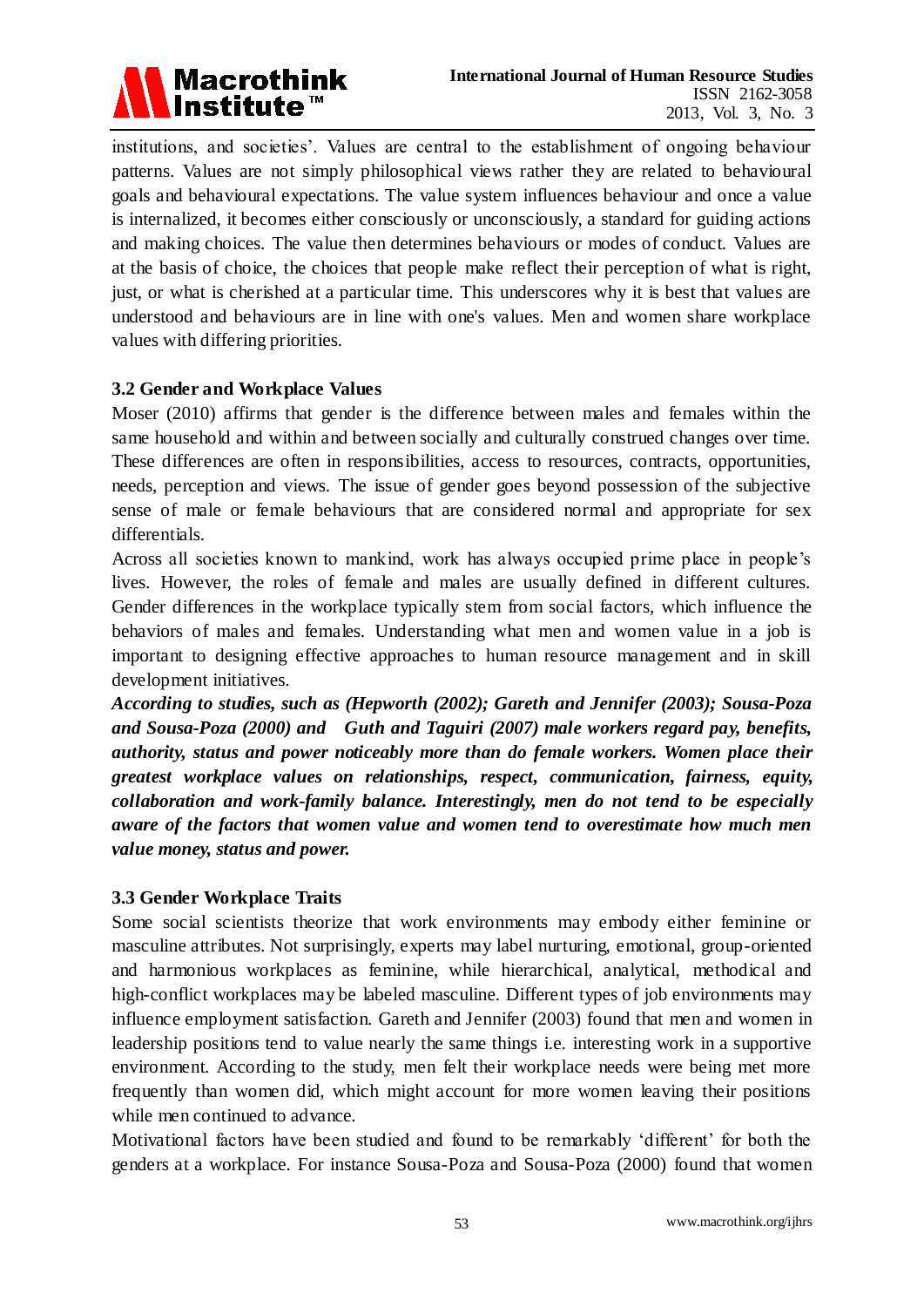# Macrothink<br>∎Institute™

show higher job satisfaction but lower commitment levels as compared to men, in the same work environment. Arising from the fact that different values appeal to the two genders, they tend to respond differently to opportunities, bonuses and rewards, etc. Women and men hold different perspectives on what is important and 'motivating' for good work performances. Results of studies like Hepworth et al (2002); Gareth and Jennifer (2003); Guth and Taguiri (2007) Hambrick and Mason (2004) suggest that distribution of basic and bonus rewards should be tied to specific preferences of both men and women based on how the two define satisfaction. Some factors attached to both genders affect their perceptions of rewards and satisfaction in the workplace. Hambrick (2009) observes that compared to women who go for 'softer issues' men place a higher preference on 'instrumental values'. Instrumental values cover basic salary and bonuses, while the softer-issues include inter-personal relationships at the workplace, respectful treatment by the employer and a possibility of reconciling work and family life. There is a marked gender-gap in the key driving forces of motivation and commitment. This can be further broken down into the following factors to see how differently men and women respond to motivational initiatives.

# **3.4 Value Preference Variables**

This study seeks to find how differences in workplace values of females compare with those of males. The study tests for both females and males ten workplace value preference variables. The independent variables are (i) financial rewards (ii) competition (iii) emotions (iv) teamwork (v) training (vi) power (vii) Respect (viii) job flexibility (ix) acknowledgement (x) communication

#### (i) **Financial Rewards**

Financial rewards are the most traditional forms of motivating employees. Employees consider financial compensation as a very important factor in the workplace. However, while a pay raise would somewhat equally motivate both genders, studies like Medaiyese (2002), Kim (2005) and Majekodunmi (2008) reveal that men generally respond better to motivation through financial rewards. Therefore even though both genders are pleased to receive a bonus, men tend to work harder and seek a raise with greater anticipation than women. From a gender perspective, men place a higher value than women do on the 'instrumental values' (basic salary and bonuses) as a workplace value. Women, on the other hand, place more importance than men do on inter-personal relationships at the workplace, respectful treatment by the employer, and the possibility of reconciling work and family life. Women therefore seem to place more value on 'soft issues'.

#### (ii) **Competition**

Basically, competition stimulates men in the workplace but, in the right work environment with a generally competitive group of employers, both men and women can be motivated through healthy and friendly competition. Kokemuller (2011) notes that the key to inducing healthy competition in the workplace is wise management. Where healthy competition is managed successfully; competition can motivate both genders into proving their gender and/or individual superiority.

#### (iii) **Emotions**

Women are generally noted to be more emotionally motivated at work. Consistent support and encouragement for a job done successfully drives women into higher levels of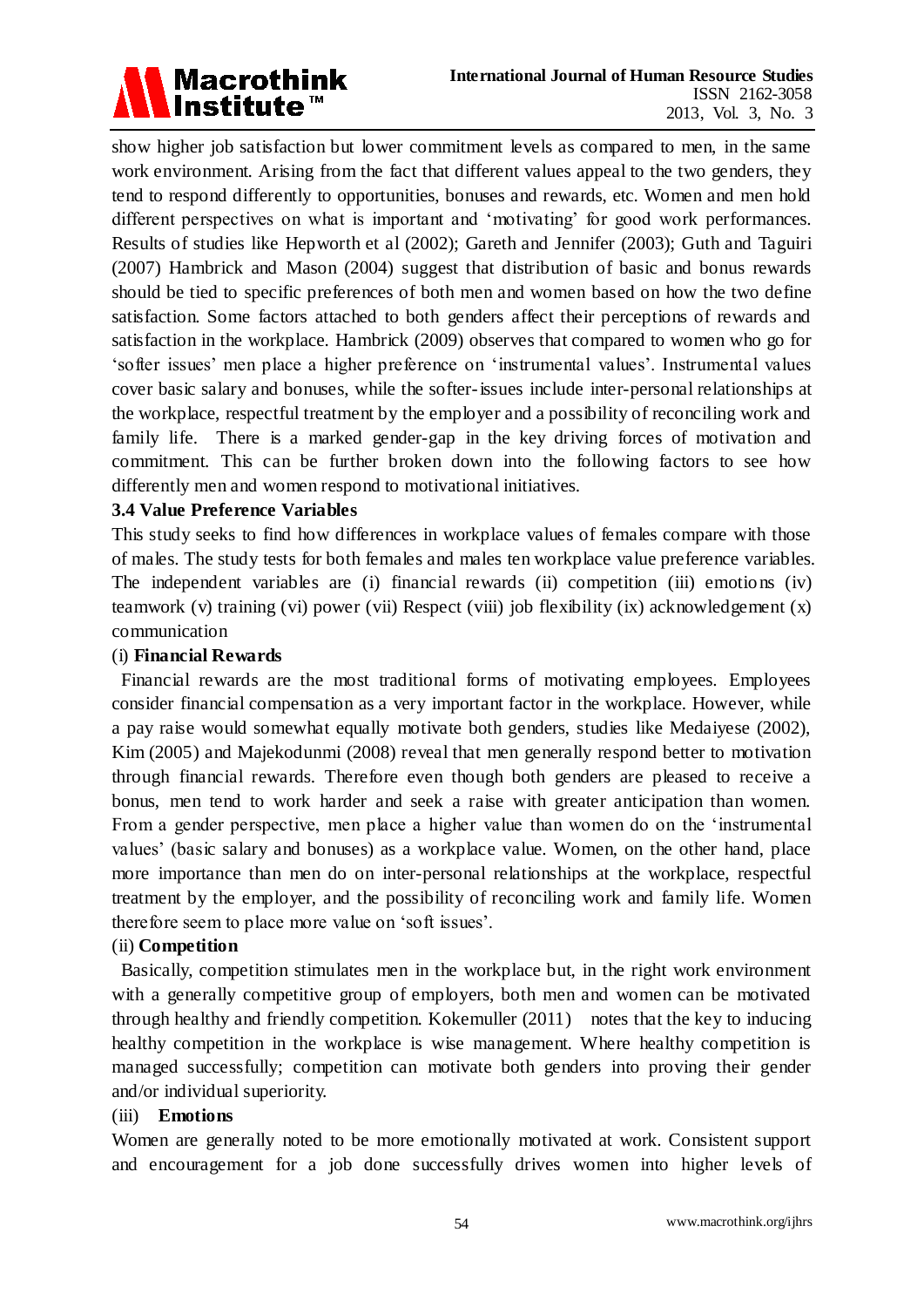

productivity. On the contrary, men seek motivation through the success (fruit of their effort) itself, and the power (such as a pay raise or elevation in their ranks) which they derive out of accomplishment and promotion.

# (iv) **Teamwork**

Teamwork is an important topic in the current business climate as organizations are looking to team-based structures to stimulate further improvements to their productivity, profitability and service quality. Teamwork or group tasks are highly productive and popular gifts of the twenty-first century. The use of teams has spread rapidly arising from the belief that the development of strong and effective production and managerial teams will lead to the potential for higher performance and increased job satisfaction. There are synergies to be gained from greater levels of involvement in the workforce.

#### (v) **Training**

Training involves [organized](http://www.businessdictionary.com/definition/organized.html) [activities](http://www.businessdictionary.com/definition/activity.html) aimed at imparting [information](http://www.businessdictionary.com/definition/information.html) and/or [instructions](http://www.businessdictionary.com/definition/instructions.html) to [improve](http://www.businessdictionary.com/definition/improve.html) the [recipient's](http://www.businessdictionary.com/definition/recipient.html) [performance](http://www.businessdictionary.com/definition/performance.html) or to help him or her attain a [required](http://www.businessdictionary.com/definition/required.html) level o[f knowledge](http://www.businessdictionary.com/definition/knowledge.html) or [skill.](http://www.businessdictionary.com/definition/skill.html) Training is of growing importance to companies seeking to gain an advantage among competitors. Employee training is a complex human resource practice that can significantly impact an organization's success.

#### (vi) **Power**

Power has to do with the ability to control, influence or direct. Power could be coercive or authoritative and the

employment relationship is essentially a power and authority relationship. Basic and Price (2003) identifies sources of power within the organization as: reward; coercive; legitimacy; reference or deference as well as expertise.

#### (vii) **Respect**

Respect constitutes a sensitive motivator in the workplace. For instance calling for workers input on improving business operations demonstrates respect for their opinions irrespective of their gender. This may increase their overall job satisfaction.

#### (viii) **Job Flexibility**

Gender theories and neo-classified theories both agree that job flexibility (in terms of hours and relatively easy entry, exist/re-entry) enable women to combine work and family responsibilities more easily. Men and women value job flexibility differently. The woman's responsibility for house work and child care affects the type of job many women prefer.

Two possible reasons have been adduced as to why women occupation tends to be flexible in terms hours and labour turnover. One is that women probably gravitate towards occupations where either because of women's preferences and characteristics and/or because employers prefer to employ women in these occupations. Second is that occupations become "female" because of the type of sex stereotyping just described with flexible working conditions emerging as a consequence of the fact that these are female occupations.

#### (ix) **Acknowledgement**

Acknowledgement motivates both the genders, but women respond more favourably to frequent acknowledgement. Saunderson (2008) states that women like to get verbal and written acknowledgement for work done more often than men do and therefore often respond more favourably to constant acknowledgment. However, where workplace recognition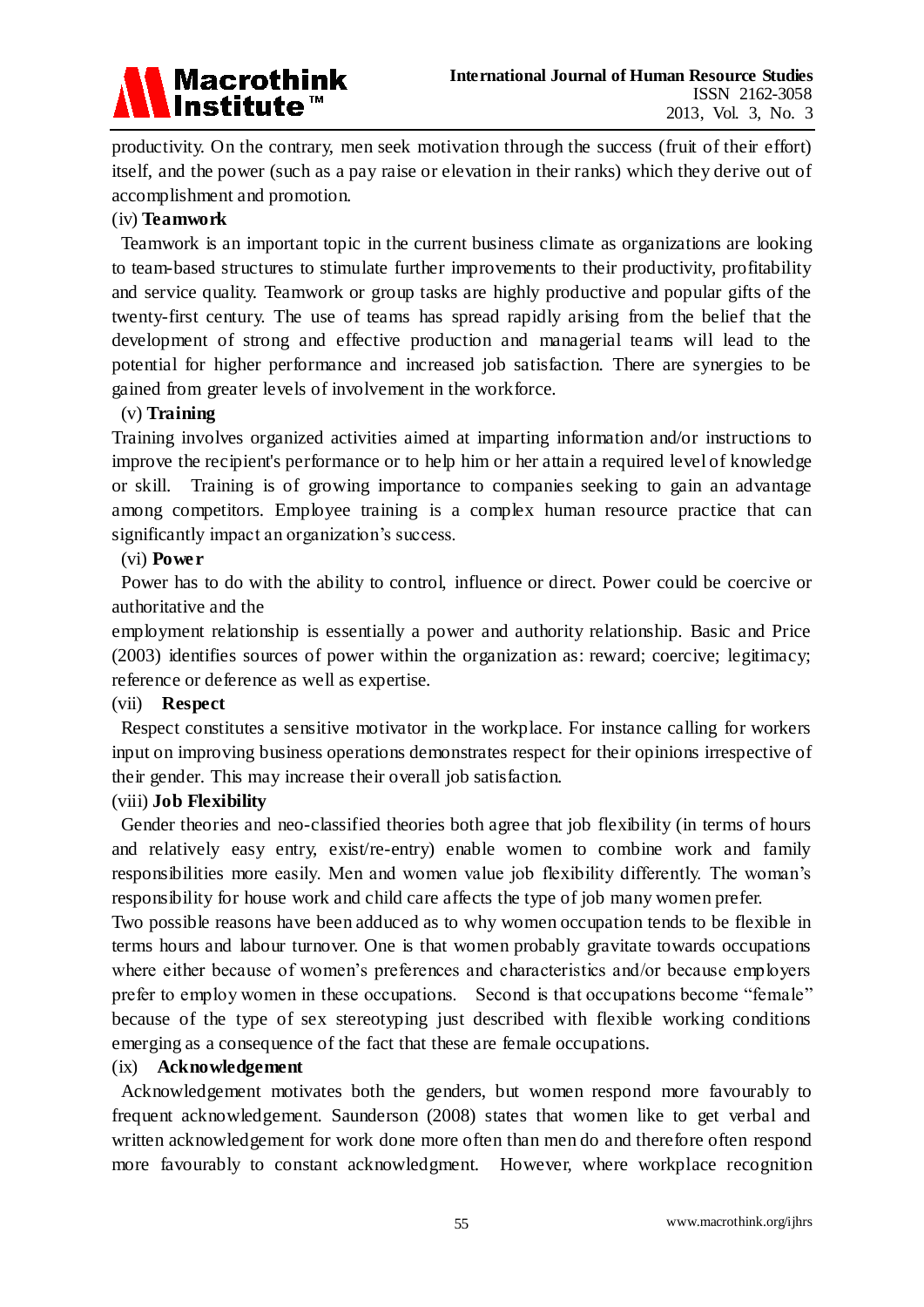

seems biased it hampers motivation both for male and female employees.

#### **(x) Communication**

Communication has to do with the ability to convey in the simplest form information or ideas which the

recipient can easily understand and an ability on the part of the recipient to reciprocate in a way that we can easily understand him. The emphasis is on the ability of the parties to share information, idea or attitude. Communication is a major and essential part of the work of any business organisation.

Communication is vital to every part of business. Male and female communication behaviours are affected by several social factors including ethnic culture, class, education, family norms, and most importantly the gender expectations and attitudes evoked in a particular context. A communication difference that arguably seems to have a biological basis is the tendency for females to be more accurate than males in reading non-verbal communication. The communication differences attributed to being male or female have more to do with differing relations of power 'and related socialization' than with innate communication abilities. Organizations that accommodate and encourage multiple communication styles in male and female employees have the greatest potential for successfully meeting complex communication needs.

# **4 Research Hypotheses**

The following hypotheses were formulated for the study.

H0: The value preference of financial rewards will not be significantly different for males and females.

H0: The value preference of competition will not be significantly different for males and females.

H0: The value preference of emotions will not be significantly different for males and females.

H<sub>0</sub>: The value preference of teamwork will not be significantly different for males and females.

H0: The value preference for training will not be significantly different for males and females. H0: The value preference for power will not be significantly different for males and females.

H0: The value preference for respect will not be significantly different for males and females.

H0: The value preference for job flexibility will not be significantly different for males and females.

H0: The value preference for acknowledgement will not be significantly different for males and females.

H0: The value preference for communication will not be significantly different for males and females.

# **5. Methodology**

The sample size used in this study was 250 workers made up of 125 each of males and females in both public and private sector organisations in Lagos Nigeria. However, of the 250 questionnaires administered only 238 (90.2 %) were returned in usable conditions. The 238 has 126 (52.95%) males and 112 (47.05%) females. Mean comparisons were used to determine whether there was a significant difference between the value preferences of male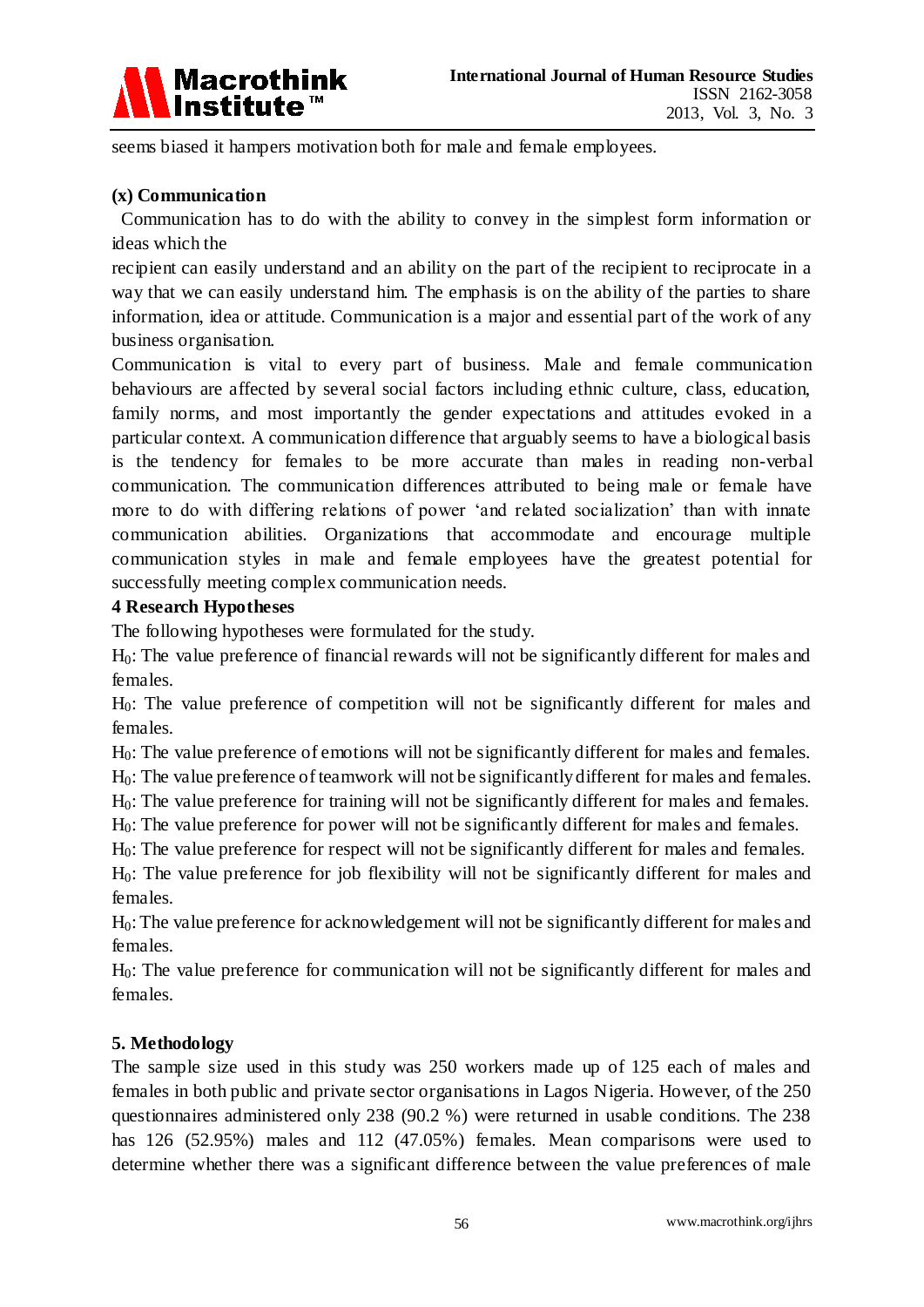

and female employees. Multivariate regression analysis was employed to examine the relationship between gender, and the value preference variables.

# **6. Results and Discussions**

|                              |               |                 | <b>Independent Variables</b> |                        |                |                        |             |                   |                   |                   |  |  |  |
|------------------------------|---------------|-----------------|------------------------------|------------------------|----------------|------------------------|-------------|-------------------|-------------------|-------------------|--|--|--|
|                              | Financi<br>al |                 |                              |                        |                |                        | Respe<br>ct | Job<br>flexibilit | Acknow<br>ledgeme | Communi<br>cation |  |  |  |
|                              | Reward        |                 |                              |                        | <b>Trainin</b> |                        |             | y                 | nt                |                   |  |  |  |
| Gender<br>and                | S             | Competiti<br>on | Emotio<br><sub>ns</sub>      | Teamwor<br>$\mathbf k$ | $\mathfrak{g}$ | Powe<br>$\mathbf{r}$   |             |                   |                   |                   |  |  |  |
|                              |               |                 |                              |                        |                |                        |             |                   |                   |                   |  |  |  |
|                              |               |                 | Female                       |                        |                |                        |             |                   |                   |                   |  |  |  |
| Correlation<br>Coefficient   | 0.68          | 0.65            | 0.64                         | 0.59                   | 0.54           | 0.44                   | 0.61        | 0.62              | 0.44              | 0.57              |  |  |  |
| Significanc<br>$e(2-tailed)$ | < 0.001       | < 0.001         | < 0.001                      | < 0.001                | < 0.001        | < 0.00<br>$\mathbf{1}$ | < 0.001     | < 0.001           | < 0.001           | < 0.001           |  |  |  |
| N                            | 112           | 112             | 112                          | 112                    | 112            | 112                    | 112         | 112               | 112               | 112               |  |  |  |
|                              |               |                 | Male                         |                        |                |                        |             |                   |                   |                   |  |  |  |
| Correlation<br>Coefficient   | 0.64          | 0.66            | 0.58                         | 0.54                   | 0.63           | 0.67                   | 0.52        | 0.53              | 0.47              | 0.54              |  |  |  |
| Significanc<br>$e(2-tailed)$ | < 0.001       | < 0.001         | < 0.001                      | < 0.001                | < 0.001        | < 0.00<br>$\mathbf{1}$ | < 0.001     | < 0.001           | < 0.001           | < 0.001           |  |  |  |
| N                            | 126           | 126             | 126                          | 126                    | 126            | 126                    | 126         | 126               | 126               | 126               |  |  |  |

| Table 1. | <b>Correlation between Gender and Workplace Value Variables</b> |  |  |  |  |
|----------|-----------------------------------------------------------------|--|--|--|--|
|----------|-----------------------------------------------------------------|--|--|--|--|

Table 1 presents correlation coefficients for the independent variable constructs for female and male respondents. The findings of the study reveal significant positive correlations  $(\alpha \le 0.001)$  between gender and all the summated variables for both males and females. The differences in gender as the dependent variable and the independent variable constructs were investigated and the study hypotheses were also tested. Results from the regression reveal strong correlation between gender and the workplace value preferences for both females (F(10, 1134)=314.35, p<.001) and males (F(10,1153)=326.86, p<.001). Regression coefficients for all independent antecedent variables in both males and females were significant at p<0.001. Ten key drivers of workplace value preferences were tested for both females and males.

For the first hypothesis, the value preference for financial rewards was found to be positively correlated with gender. The males tended to value financial rewards more than the females. This confirms the position of studies like Medaiyese (2002), Kim (2005) and Majekodunmi (2008) all of which affirm that men generally respond better to motivation through financial rewards. Men and women differ in their perceptions of what is important and motivating for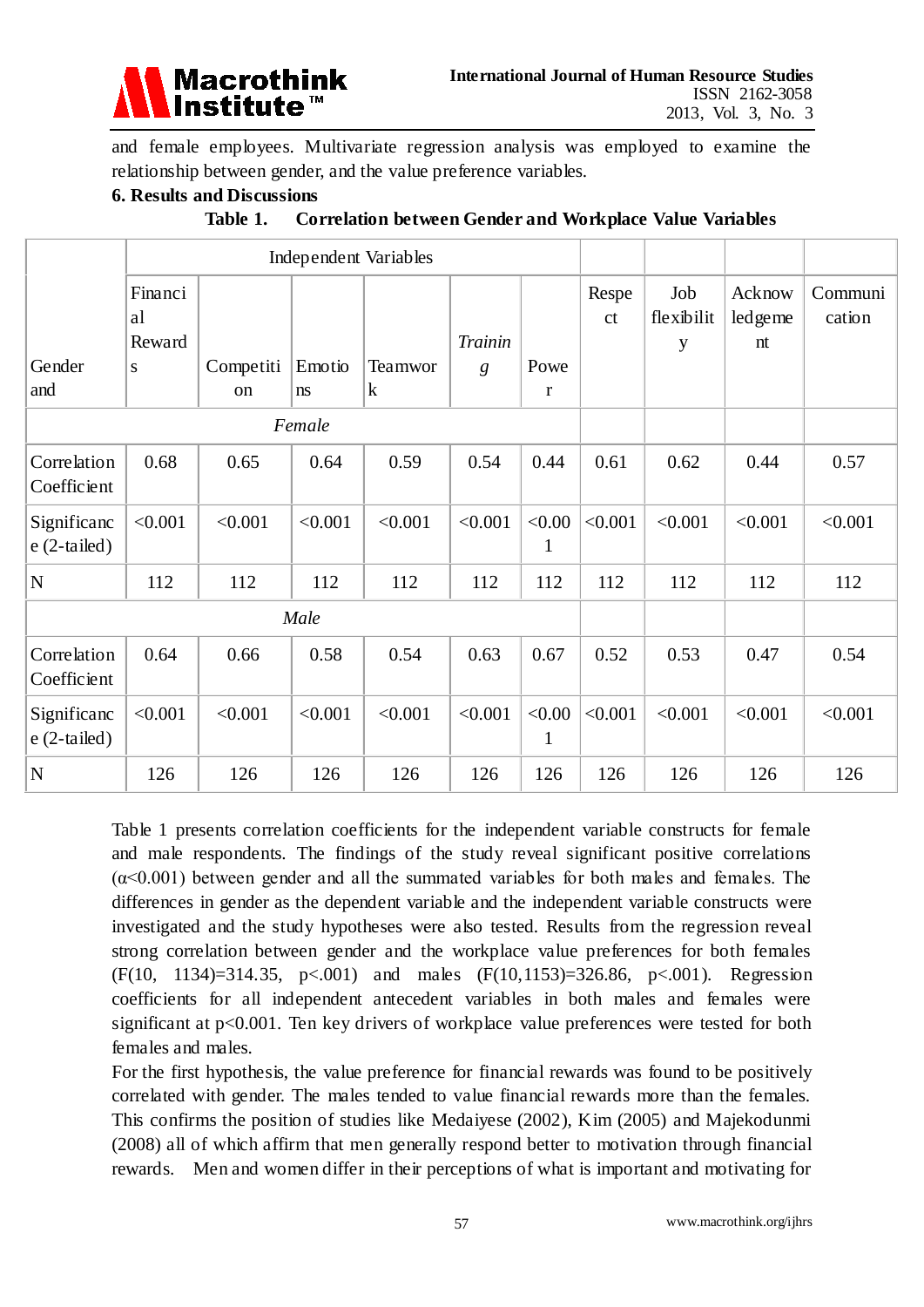

good work performance. The distribution of both intrinsic and extrinsic rewards should, therefore, be tied to the specific needs or preferences of men and women. Therefore while both genders are not opposed to financial reward men have higher value preference for financial rewards than women.

For the second hypothesis the study confirms that the value preference of competition was significantly different for males and females. The males also tended to have greater value preference for and appreciate competition more than the females.

The study found for the third hypothesis that value preference for emotions was significantly different for males and females. The females have a greater value preference for emotions than the men. Women are generally noted to be more emotionally motivated at work and value consistent support and encouragement for a job done than men.

In the fourth hypothesis, the value preference of teamwork was significantly different for males and females with the females placing greater value preference on teamwork. This confirms the position of an earlier study conducted in 2004 by North Western Institute of Policy Research, USA, which observes that teamwork is a more natural fit for women than men. Men tend to prefer autonomy at work, while women are more inclined to work with others and to build positive relationships with co-workers. Women, conversely, are better suited for 'communal behaviour', as compared to men.

For the fifth hypothesis there was no positive or significant correlation between gender and value preference for training. Opportunities that educate employees, fortify their knowledge and prove instrumental towards their career advancement are welcomed by both men and women. However, women may need these training programmes structured differently from men in consideration of the too many care-taking responsibilities they have which may affect their ability to attend full time and long period courses. Women may therefore respond better to 'skill-development days' instead of sessions that last for days, weeks and months. Again, trainings conducted during workdays keep women from having to take out extra time away from their domestic responsibilities. Men would however, readily welcome training programmes of all sorts, including the ones offered out of town.

There was also a positive and significant correlation between gender and value preference for power in

hypothesis six. A sense of importance is one of the main pursuits and generally, a crucial motivating factor for men. Men tend to have a strong inclination to seek greatness and to have sense of value. In the workplace, this would imply doing work that significantly impacts success of the organization. Clark (1997) observes that while women also yearn for importance, to men, it is the primary motive in many areas of life. Men are more hierarchical, while women tend to share power more equally and don't wield power in the same way men do. Basic and Price (2003) suggests that women have to manage power differently because both male and female subordinates expect women bosses to be more egalitarian when it comes to leading. The woman is expected to play down her power in a way a man doesn't have to worry about and while this is unfair it is true. In the same vein, Cox (2007) distinguishes **between a goal focus and a process focus** respectively between men and women in the workplace. Males are seen as the killers and women as the gatherers.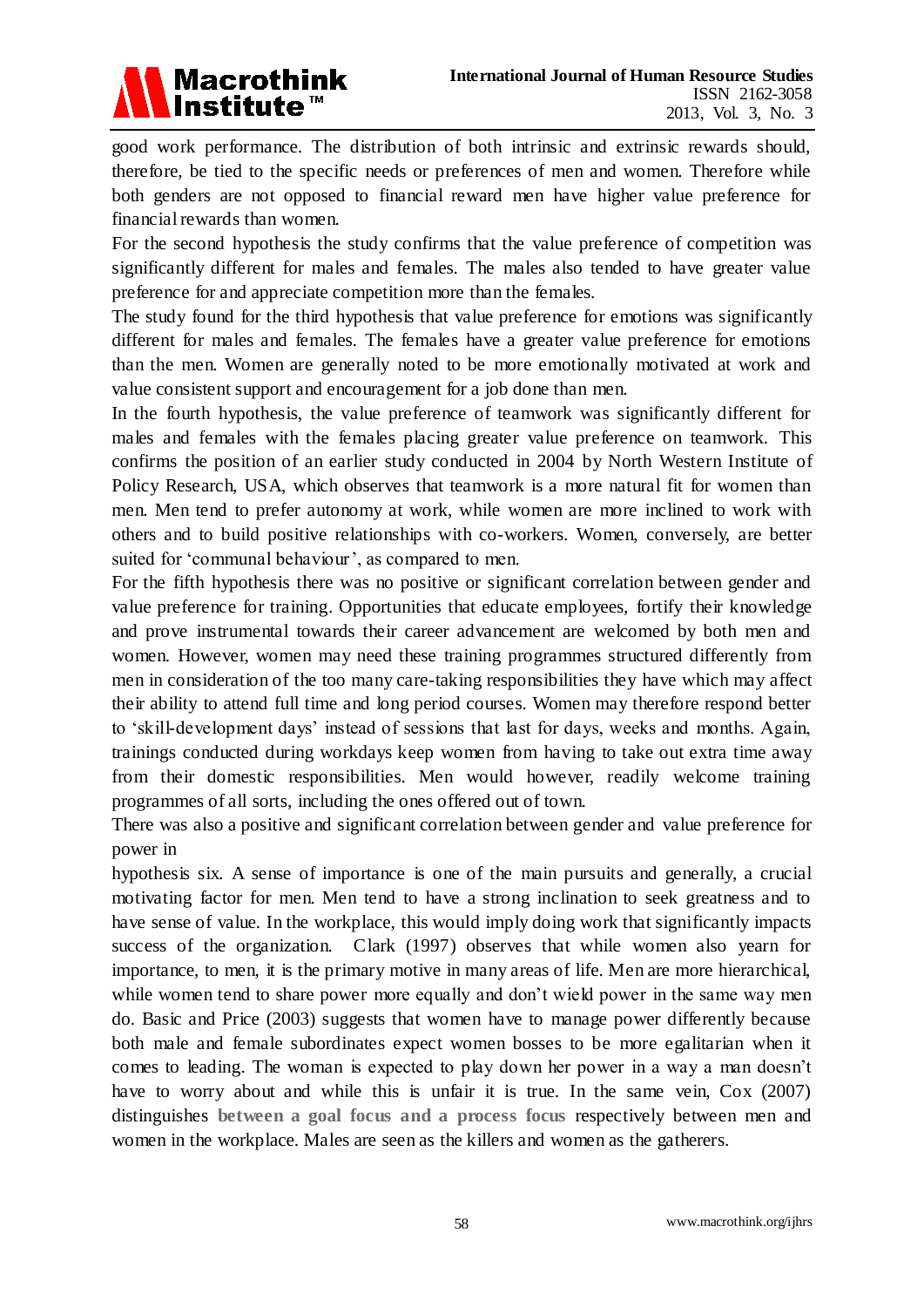

For hypothesis seven, gender was found to have a positive and significant correlation with value preference for respect. This aligns with Akanji (2008) who asserts that to women respectful environment is an essential pre-requisite for working in an organization. Expressing consistent respect would naturally have women respond more positively than men, because women tend to hold 'soft-issues' dearer.

The value preference for job flexibility was significantly different for males and females in the eight hypothesis. Other studies have found gender differences in certain workplace flexibility issues. For instance a survey conducted by Opinion Research Corporation in 2009 found that 59 percent of working women place extra vacation days as one of their top three employment benefits, while only 47 percent of men give extra days off such a high priority.

For hypothesis nine the value preference for acknowledgement was found to be significantly different for males and females. For the tenth hypothesis, the value preference for communication was found to be positively correlated with gender. Akinsiku (2009) sees the communication style differences for men and women as "report talk" by men and "rapport talk" by women. Men expect to give a "report" to enhance their own power. Women use the opportunity of sharing information to help others gain the same level of knowledge as they have, equalize the playing field and build rapport with others. In using "report talk" men frequently interrupt and compete for airtime; women wait to speak until others are heard. Communication is a basic requirement for the effective and efficient performance of management and supervisory tasks in all organizations. Effective Communication requires thought and attention to completeness, conciseness clarity, consideration, concreteness, correctness and courtesy. More often than not, women tend to put more emphasis on building relationships in the workplace than men do consequently women will communicate in a more relationship-building style. Women approach information sharing, listening, decision making, and the handling of conflicts and disagreements differently from men do. Understanding some of these differences in cross-gender communication styles give more choices in how to act. For instance while men tend to enjoy giving information as a way of showing expertise, women like sharing information to build relationships.

Factors associated with both genders affect their perceptions of values and belief systems in the workplace. For instance, some of the above value preferences may be indicative of why, women are found to be professionally under-represented among higher ranks in the corporate sector, around the world. Such trend can likely be diminished by promoting workplace values that would engage women, keeping their peculiar motivational factors in consideration, encouraging them to endeavor for higher positions in their organization so that gender balance can be attained in that area as well.

#### **Recommendations**

Promotion of gender equality in the workplace can be improved by ensuring that workplace values are gender sensitive thereby career prospects for women; creating a better work–life balance for both women and men; increasing the proportion of female workers in occupations, industries and particularly managerial positions that are currently male dominated.

Arising from the gender differences in the workplace values as identified in this study, it is recommended that human resource managers especially must not only be ready to alter their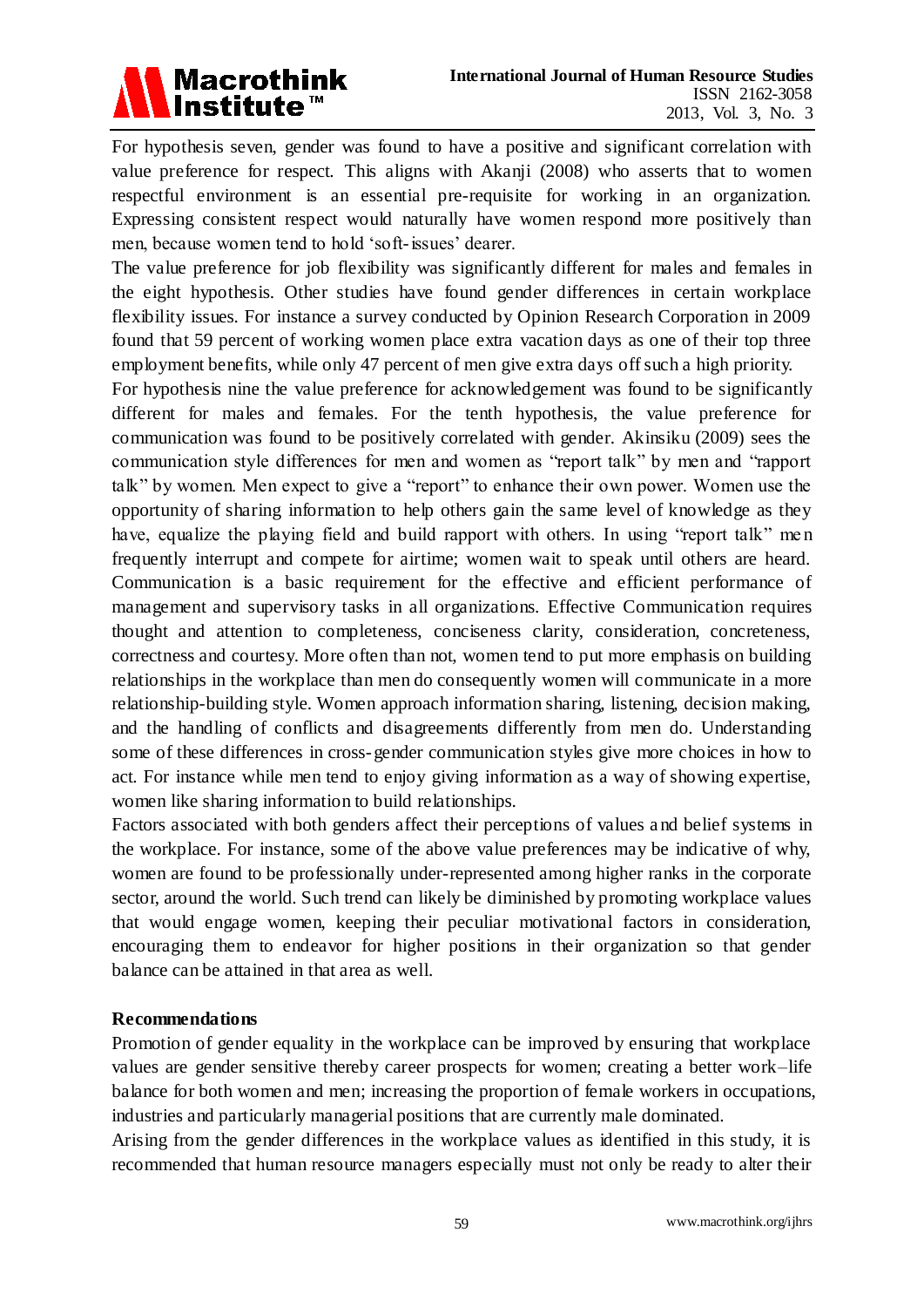

behaviours as the situation dictates they must be willing to accept other approaches from other people; the priority in the workplace being getting the work done to a quality level and in a timely fashion. The need for flexibility cannot be overemphasized. A single approach may not work at all times. For instance the need may arise as a human resource manager to be 'softer' when it will be more effective at building a relationship and gaining credibility. On the other hand, being authoritarian may sometimes be called for. Women and men bring different, but equally valuable assets to the organization. It is therefore wise for managers in addition to raising their awareness about the differences, to create an environment in which both genders are included and valued. Diverse opinions and perspectives added to a shared pool of knowledge bring about more creative problem-solving and better decision-making. Discrimination frequently occurs not as the result of intentional or malevolent intent, but from ignorance. Knowledge destroys ignorance and minimizes stereotyping. To be effective and to gain competitive advantage, human resource managers and practitioners must observe the behaviours and responses of organization members with an awareness of gender differences. Both individuals and teams in the organization must be educated and coached for inclusion and excellence. The need to raise awareness about gender differences cannot be overemphasized in addition to the importance of knowing audience and flexing to its communication style.

# **Conclusion**

This study concludes that certain factors associated with both genders affect their perceptions of workplace values. Knowledge of the factors is useful in enhancing job satisfaction and boosting motivation because only a happy workplace is a healthy workplace, one that can sustain employees' longer and provide greater potential for growth. Both men and women have their own, peculiar strengths. The onus lies with the organization especially through the human resource department to understand those strengths and create an environment affording greater motivation, job satisfaction, level of commitment and consequently cultivate happiness in the organization.

# *References*

*Agle and Caldwell (2009) "Values and Value-orientation in the Theory of actions." In toward a general theory of action, edited by Talcott Pearson and Edward A. Shils. New York: Harper .388-433.*

Akinsiku, S. (2009) Essential of Organization Communication, 5<sup>th</sup> Edition, Oxford, Butterworth Heinemann.

Akanji, B.O. (2008). *Female's Work in a Developing World: Implications for the Trade Union Movement.* Proceedings of the 12<sup>th</sup> Annual Dr. M. E. Kolagbodi Memorial Lecture. Lagos: A Publication of the Kolagbodi Memorial Foundation in Conjunction with Friedrich Ebert Stiftung.

Bardi, S. and Schwartz, J. (2003) Influence of founder-CEOs' personal values on firm performance: Moderating Effects of firm Age and Size: George Mason University, Enterprise Hall.